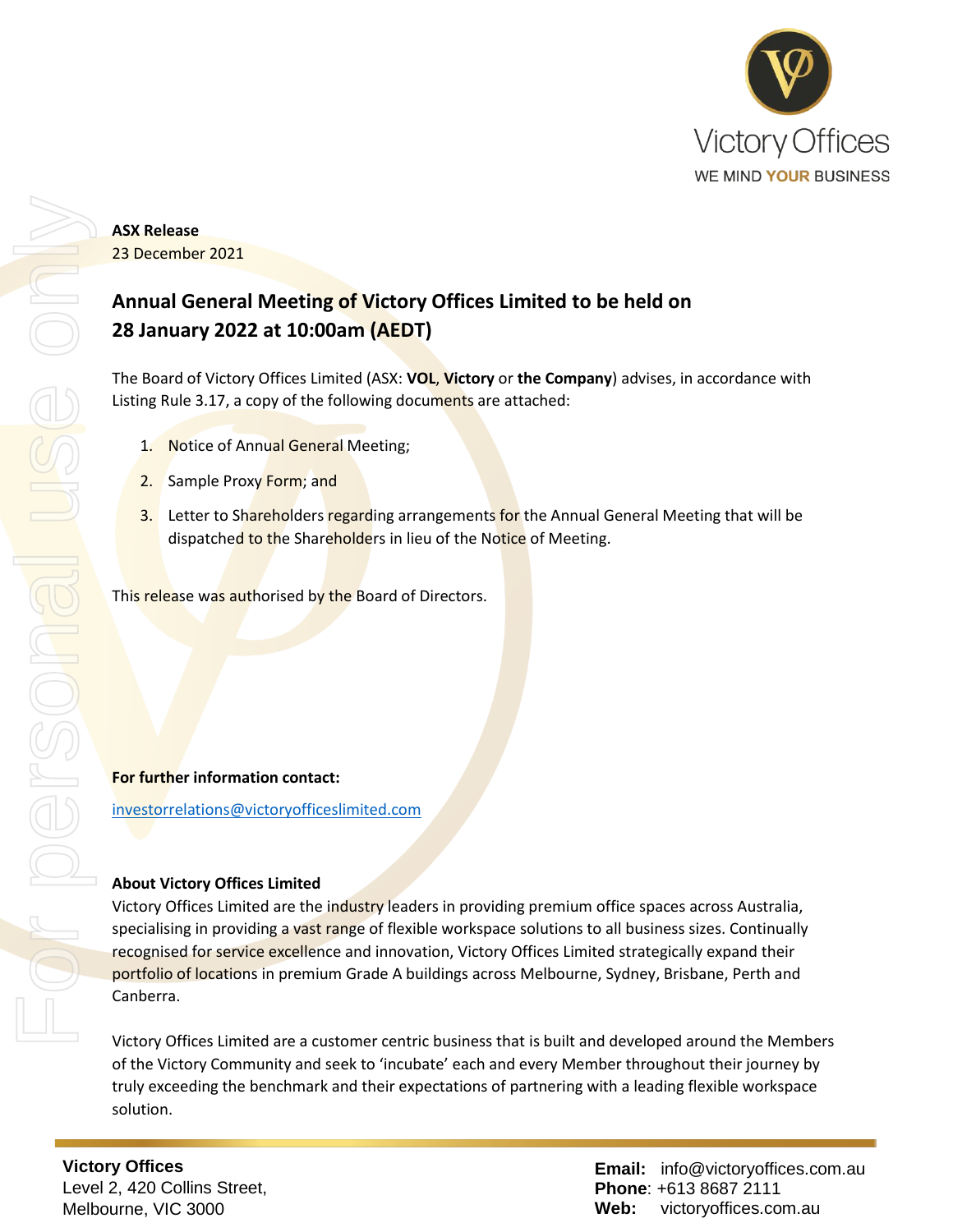

# **VICTORY OFFICES LIMITED**

**ABN 76 616 150 022 Registered office: Level 2, 420 Collins Street, Melbourne, VIC 3000**

# **Notice of Annual General Meeting Explanatory Statement and Proxy Form**

Date of Meeting: **28 January 2022**

Time of Meeting: **10.00am (AET)**

Venue: **Virtual Meeting [https://us02web.zoom.us/meeting/register/tZctduytpjsjGNPm7x17wr6HO\\_OIIVVcNtY1](https://us02web.zoom.us/meeting/register/tZctduytpjsjGNPm7x17wr6HO_OIIVVcNtY1)**

*This Notice of Annual General Meeting and Explanatory Statement should be read in its entirety. If Shareholders are in doubt as to how they should vote, they should seek advice from their accountant, solicitor or other professional advisor without delay.*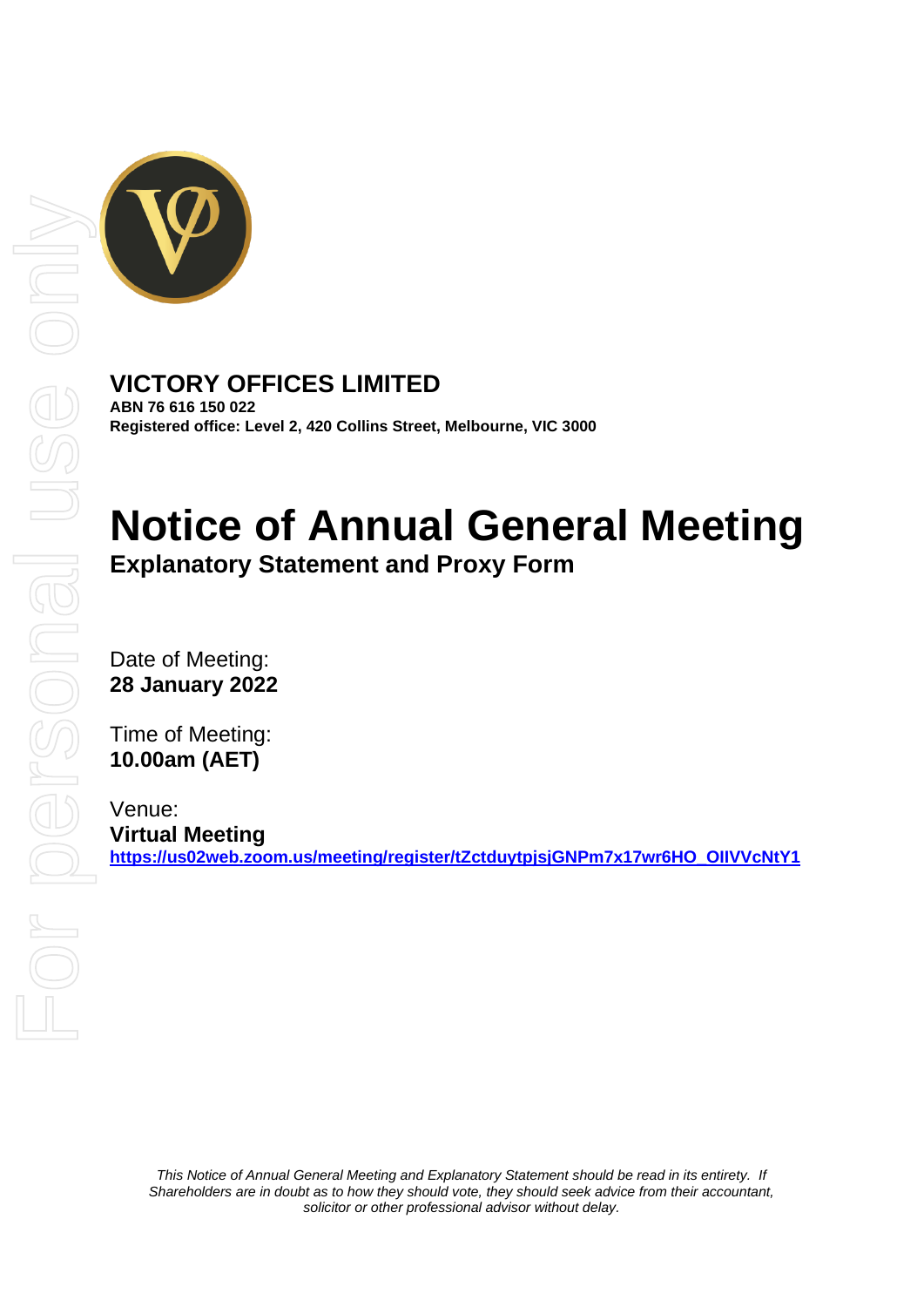# **NOTICE OF ANNUAL GENERAL MEETING**

**Notice is hereby given that, the Annual General Meeting of Shareholders of Victory Offices Limited (the "Company" or "Victory") will be held as a fully virtual meeting online at 10.00am (AEDT) on Friday, 28 January 2022 ("Annual General Meeting", "AGM" or "Meeting").**

You may attend the AGM virtually using the following information:

**When:** Friday, 28 January 2022 at 10.00am (AEDT) **Topic:** Victory Offices Limited Annual General Meeting

Register in advance for the virtual AGM:

[https://us02web.zoom.us/meeting/register/tZctduytpjsjGNPm7x17wr6HO\\_OIIVVcNtY1](https://us02web.zoom.us/meeting/register/tZctduytpjsjGNPm7x17wr6HO_OIIVVcNtY1)

After registering, you will receive a confirmation email containing a link to access the AGM online. You may log into this link 15 minutes prior to the AGM commencing.

**Shareholders are strongly encouraged to submit their proxies as early as possible and in any event prior to the cut-off for proxy voting as set out in the Notice, even if they are planning on attending the Meeting. To lodge your proxy, please follow the directions on your personalised Proxy Form.** 

If it becomes necessary or appropriate to make alternative arrangements for the holding or conducting of the Meeting, the Company will make further information available through the ASX website at [www.asx.com.au](http://www.asx.com.au/) (ASX code: VOL) and on its website at [https://victoryofficeslimited.com/.](https://victoryofficeslimited.com/)

The Explanatory Statement and Proxy Form, which accompany and form part of this Notice, include defined terms and describe in more detail the matters to be considered. Please consider this Notice, the Explanatory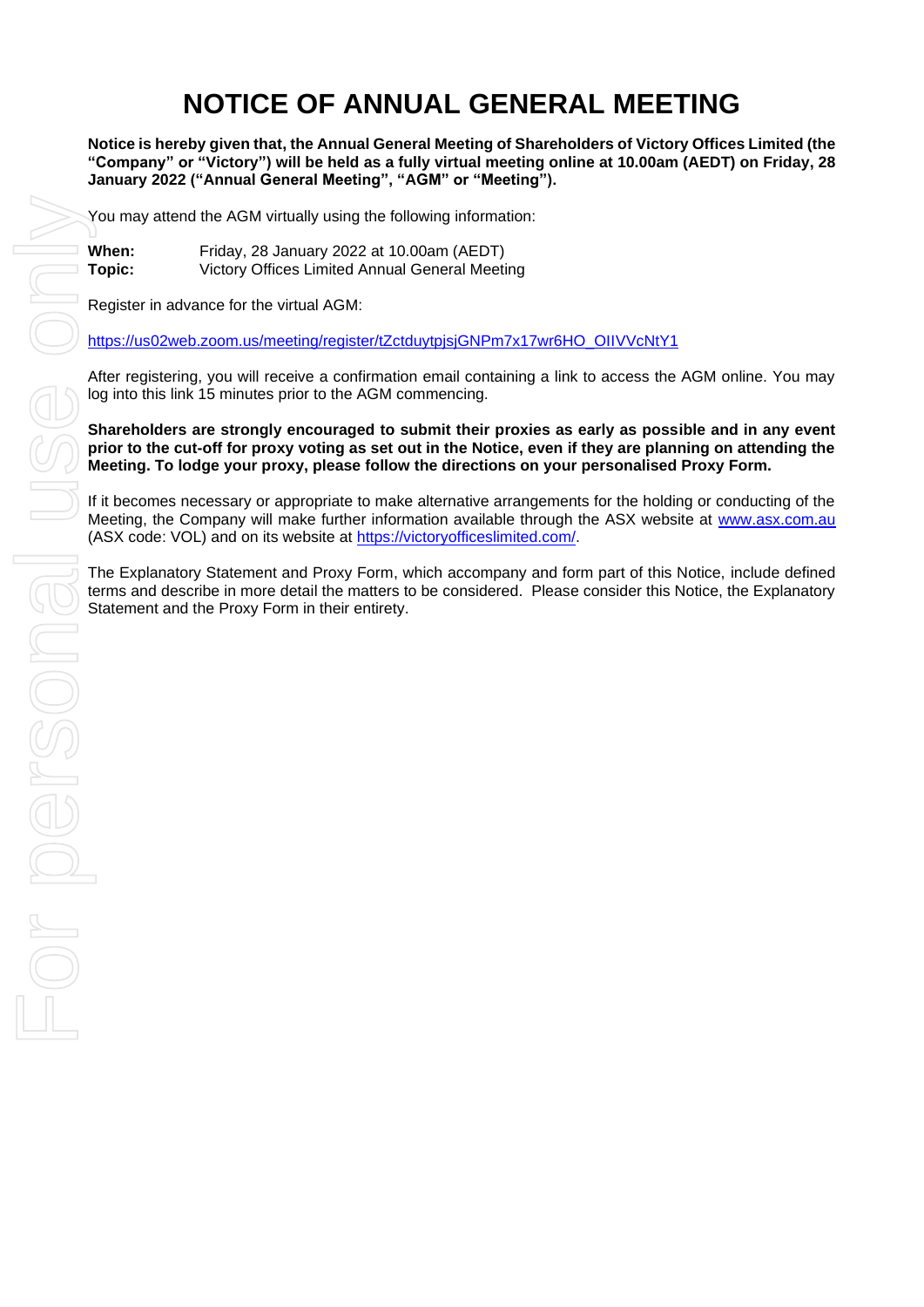# **AGENDA**

# **ORDINARY BUSINESS**

## **Financial Reports**

To receive and consider the Financial Statements of the Company, together with the Directors' Report (including the Remuneration Report) and the Auditors' Report for the year ended 30 June 2021.

*Note: Except as set out in Resolution 1, there is no requirement for Shareholders to vote on a resolution or adopt these reports. Accordingly, no resolution will be put to Shareholders on this item of business.* 

# **Resolution 1: Adoption of Remuneration Report**

To consider and, if thought fit, to pass the following resolution as an ordinary resolution:

*"That for the purpose of section 250R(2) of the Corporations Act 2001 and for all other purposes, the Remuneration Report (included in the Directors' Report) for the financial year ended 30 June 2021 be adopted."*

### **Resolution 2: Election of Ms Manisha Angirish as a Director of the Company**

To consider and, if thought fit, to pass the following resolution as an ordinary resolution:

*"That, for the purposes of Section 201H(3) of the Corporations Act 2001 (Cth), and for all other purposes, Ms Manisha Angirish, having been appointed to the Board of Directors on 11 February 2021 and retires at this meeting in accordance with the Constitution of the Company and, being eligible, be elected as a Director of the Company."*

### **Resolution 3: Election of Ms Kelly Anne Humphreys as a Director of the Company**

To consider and, if thought fit, to pass the following resolution as an ordinary resolution:

*"That, for the purposes of Section 201H(3) of the Corporations Act 2001 (Cth), and for all other purposes, Ms Kelly Anne Humphreys, having been appointed to the Board of Directors on 1 December 2021 and being eligible, be elected as a Director of the Company."*

### **Resolution 4: Re-Election of Mr Alan Jones as a Director of the Company**

To consider and, if thought fit, to pass the following resolution as an ordinary resolution:

*"That, Mr Alan Jones, being retired by rotation in accordance with Clause 63.1 of the Company's constitution, being eligible and offering himself for re-election, be elected."*

By the order of the Board

Mark Licciardo **Company Secretary**

Dated: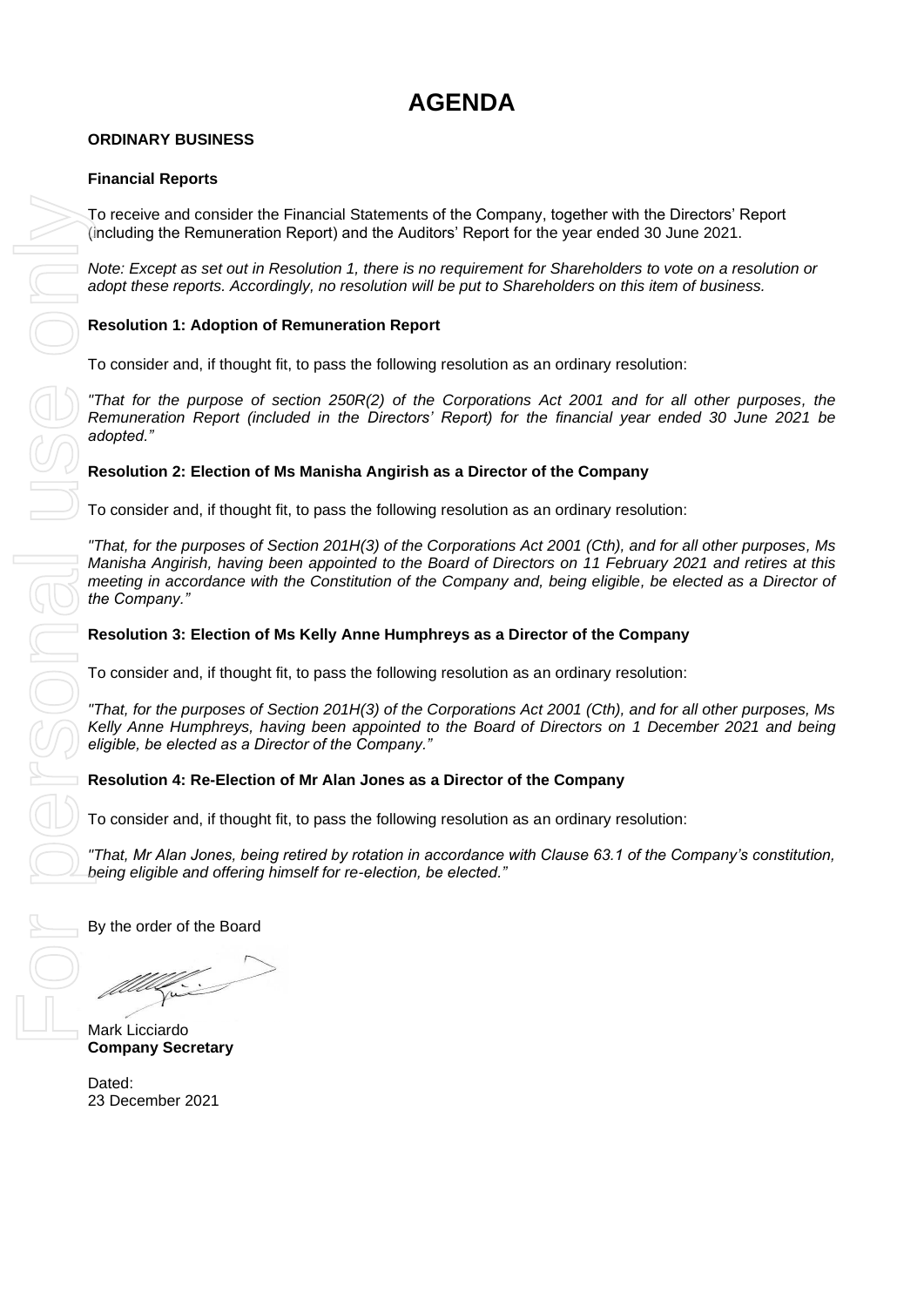# **1. Entire Notice**

**Notes**

The details of the Resolutions contained in the Explanatory Notes accompanying this Notice of Meeting should be read together with, and form part of, the Notice of Meeting.

#### **2. Entitlement to vote**

In accordance with Section 1074E(2)(g)(i) of the Corporations Act and Regulation 7.11.37 of the Corporations Regulations, the Company has determined that for the purposes of the Meeting all shares will be taken to be held by the persons who held them as registered Shareholders at 7:00pm (AEST) on 26 January 2022. Accordingly, share transfers registered after that time will be disregarded in determining entitlements to attend and vote at the Meeting.

Ordinarily, Shareholders would be able to participate in the Meeting of the Company by attending and voting in person at the Meeting venue. However, due to the current exceptional and uncertain circumstances, and with the health, wellbeing of the Shareholders, employees and the broader community in mind, the Annual General Meeting will be held virtually (online) via a live video conferencing facility.

A Shareholder (or their attorney or proxy) can attend the Meeting online by registering in advance of the meeting at: [https://us02web.zoom.us/meeting/register/tZctduytpjsjGNPm7x17wr6HO\\_OIIVVcNtY1.](https://us02web.zoom.us/meeting/register/tZctduytpjsjGNPm7x17wr6HO_OIIVVcNtY1)

For any attorney that plans to attend the Meeting, a certified copy of the Power of Attorney, or the power itself, must be received by Computershare Investor Services Pty Limited (Computershare) in the same manner, and by the same time as outlined for Proxy Forms below.

Shareholders attending the Meeting online will be able to vote and ask questions in real time

#### **4. All resolutions by poll**

All votes will be taken on a poll.

#### **5. Voting online at the Meeting**

Shareholders will be able to vote in real time when invited by the Chair. Shareholders will be able to vote for, against or abstain on each item through the online meeting platform.

#### **6. Proxies**

- a. Votes at the Annual General Meeting may be given personally or by proxy, attorney or representative.
- b. Each shareholder has a right to appoint one or two proxies.
- c. A proxy need not be a shareholder of the Company.
- d. If a shareholder is a company it must execute under its common seal or otherwise in accordance with its constitution or the Corporations Act.
- e. Where a shareholder is entitled to cast two or more votes, the shareholder may appoint two proxies and may specify the proportion of number of votes each proxy is appointed to exercise.
- f. If a shareholder appoints two proxies, and the appointment does not specify the proportion or number of the shareholder's votes, each proxy may exercise half of the votes. If a shareholder appoints two proxies, neither proxy may vote on a show of hands.
- g. A proxy must be signed by the shareholder or his or her attorney who has not received any notice of revocation of the authority. Proxies given by corporations must be signed in accordance with corporation's constitution and Corporations Act.
- h. To be effective, Proxy Forms must be received by the Company no later than 48 hours before the commencement of the Annual General Meeting, this is no later than 10.00am on 26January 2022. Any proxy received after that time will not be valid for the scheduled meeting.

#### Proxies must be:

- (a) lodged at the Company's share registry, Link Market Services Limited;
- (b) faxed to the fax number specified below; or
- (c) lodged online at [www.linkmarketservices.com.au](http://www.linkmarketservices.com.au/) in accordance with the instructions there, not later than 10:00am (AEDT) on 26 January 2022.

| Address (hand deliveries):   | Link Market Services Limited<br>1A Homebush Bay Drive<br>Rhodes NSW 2138    |
|------------------------------|-----------------------------------------------------------------------------|
| Address (postal deliveries): | C/- Link Market Services Limited<br>Locked Bag A14<br>Sydney South NSW 1235 |
| Fax number for lodgement:    | within Australia (02) 9287 0309<br>outside Australia +61 2 9287 0309        |

The proxy form has been enclosed. Please read all instructions carefully before completing the proxy form.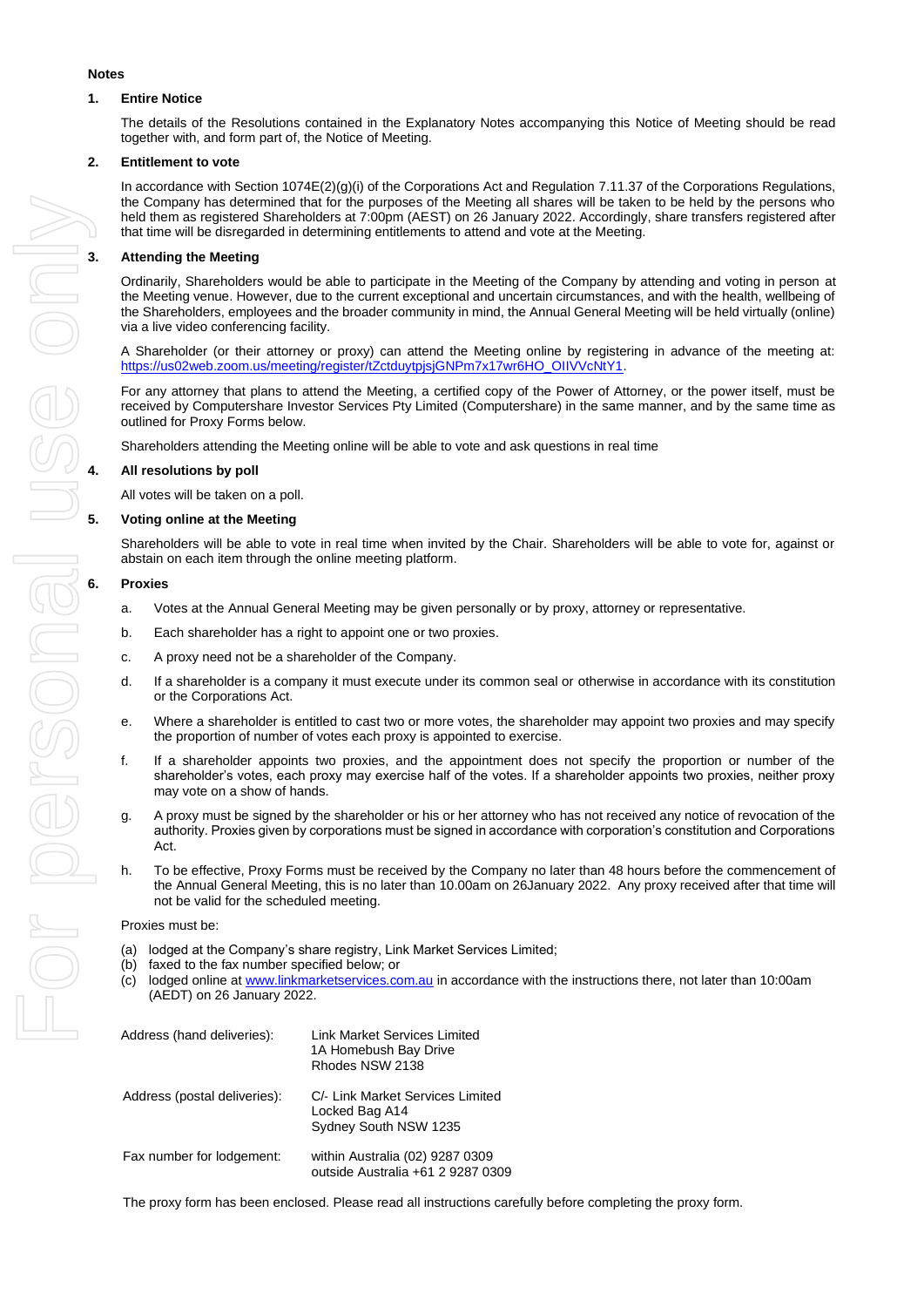#### **7. Corporate Representative**

A Member of the Company who is a body corporate and who is entitled to attend and vote at the meeting, or a proxy who is a body corporate and who is appointed by a Member of the Company entitled to attend and vote at the meeting, may appoint a person to act as its representative at the meeting by providing that person with:

- a. a letter or certificate, executed in accordance with the body corporate's constitution, authorising the person as the representative; or
- b. a copy of the Resolution, certified by the secretary or a director of the body corporate, appointing the representative.

The Chair of the meeting will vote undirected proxies in favour of all of the proposed Resolutions.

#### **9. Enquiries**

Shareholders are invited to contact the Company Secretary on (03) 8689 9997 or [info@mertons.com.au](mailto:info@mertons.com.au) if they have any queries in respect of the matters set out in these documents.

#### **10. Shareholder questions**

Shareholders will be given reasonable opportunity to ask questions related to the business on the Meeting, the Company's operations or of the auditor at the end of the Meeting. Please submit your questions by emailing the Company Secretary at [info@mertons.com.au.](mailto:info@mertons.com.au) If you would like to ask a question during the Meeting, please register as a Shareholder or Proxyholder and provide your valid HIN or SRN number when registering.

#### **11. Voting Exclusions**

#### **Resolution 1**

The Company will disregard any votes cast in favour of Resolution 1 by or on behalf of:

- a member of the Key Management Personnel whose remuneration details are disclosed in the Remuneration Report for the year ended 30 June 2021, or their closely related parties, in any capacity; or
- a member of the Key Management Personnel as at the time the resolution is voted on at the Meeting, or any of their closely related parties, as a proxy.

However, this does not apply to a vote cast in favour of Resolution 1 by:

- a person as proxy or attorney for a person who is entitled to vote on the resolution, in accordance with the directions given to the proxy or attorney to vote on the resolution in that way; or
- the Chair as proxy or attorney for a person who is entitled to vote on the resolution, in accordance with an express authorisation in the proxy appointment to cast votes even if the resolution is connected directly or indirectly with the remuneration of Key Management Personnel, and in accordance with a direction given to the Chair to vote on the resolution as the Chair decides; or
- a holder acting solely in a nominee, trustee, custodial or other fiduciary capacity on behalf of a beneficiary provided the following conditions are met:
	- $\circ$  the beneficiary provides written confirmation by the holder that the beneficiary is not excluded from voting, and is not an associate of a person excluded from voting, on the resolution; and
	- o the holder votes on the resolution in accordance with directions given by the beneficiary to the holder to vote in that way.

#### **Resolutions 2, 3 and 4**

There are no voting exclusions on either of these Resolutions.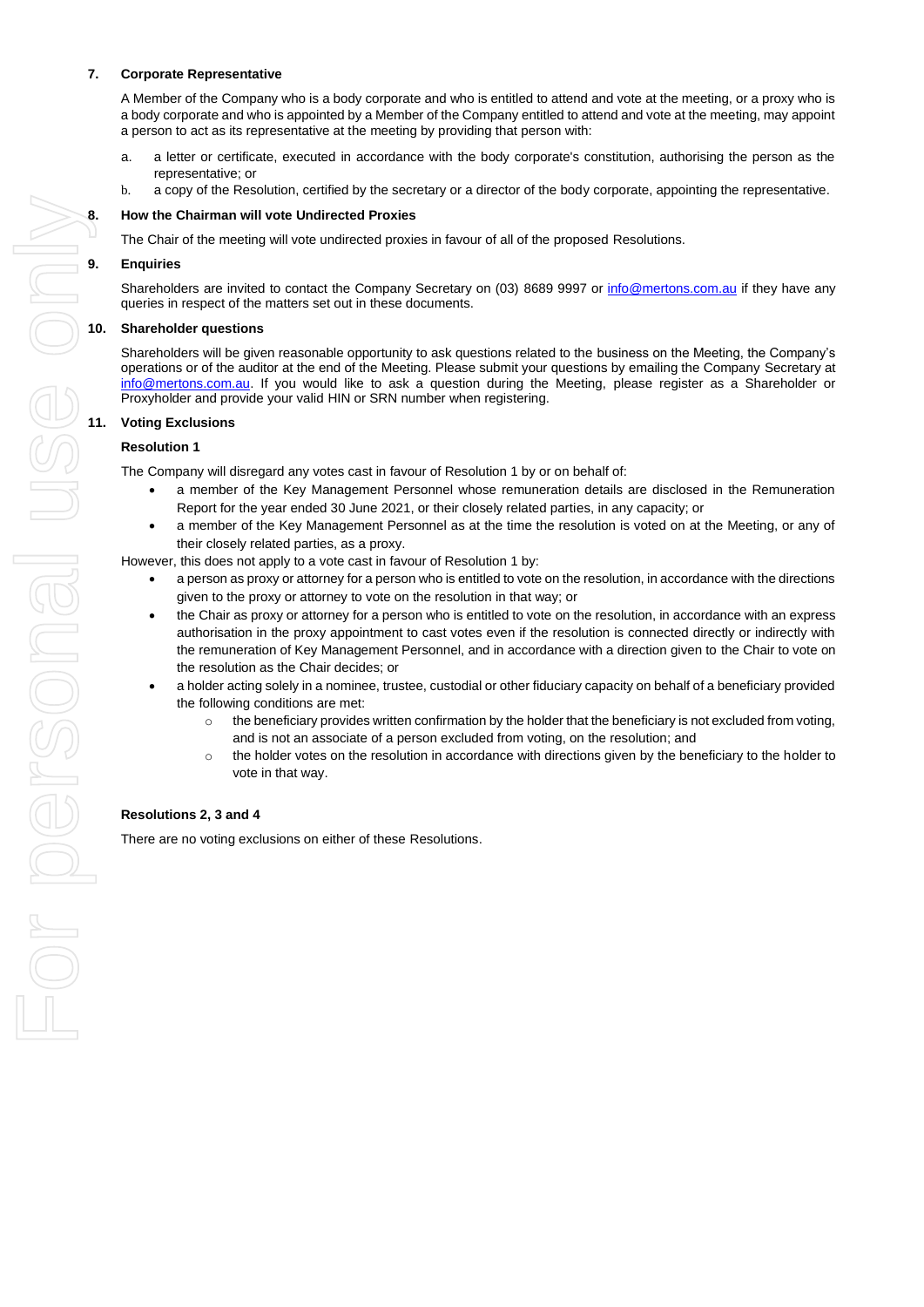# **EXPLANATORY MEMORANDUM**

## **Purpose of Information**

This statement is provided to shareholders of the Company (**Shareholders**) and explains the items of business to be considered at the annual general meeting of the Shareholders (**Annual General Meeting**) and should be read in conjunction with the notice of meeting.

## **Financial Statements and Reports: Year ended 30 June 2021**

Under Section 317 of the Corporations Act, the Company is required to lay its Annual Report, Directors' Report and Remuneration Report before its Shareholders at its AGM. The Annual Report is submitted for Shareholders' consideration and discussion at the AGM as required. Meeting attendees are invited to direct questions to the Chairperson in respect of any aspect of the report they wish to discuss.

Representatives of the Company's auditor, RSM Australia Pty Ltd, will be present for discussion purposes on matters of relevance to the audit.

# **Resolution 1: Adoption of Remuneration Report**

The Corporations Act requires a non-binding resolution to be put to shareholders for the adoption of the Remuneration Report. The Remuneration Report is included in the Company's 2021 Annual Report.

The 2021 Annual Report is available on the Company's investor website, [https://victoryofficeslimited.com/.](https://victoryofficeslimited.com/)

- the remuneration policies adopted by the Board;
- the relationship between those policies and the Company's performance; and
- the remuneration details of each Director and Key Management Personnel.

At the AGM, the Chair will give shareholders a reasonable opportunity to ask questions about or comment on the Remuneration Report.

The Remuneration Report includes information on:<br>
• the remuneration policies adopted by the E<br>
• the relationship between those policies and<br>
• the remuneration details of each Director a<br>
At the AGM, the Chair will give The shareholder vote on this resolution is advisory only and will not bind the directors or the Company. The vote will, however, be taken into consideration in determining future remuneration policies for directors and key management personnel.

The Board recommends that shareholders vote in favour of this resolution.

Additionally, as a result of provisions contained in the Corporations Act known generally as the 'two strikes rule', shareholders should note that the result of the vote on this resolution may affect next year's AGM. If 25% or more of the votes cast on this resolution are 'against' the resolution at both the 2021 AGM and 2022 AGM, then a further resolution on whether to hold a meeting to spill the Board would need to be considered at the 2022 AGM.

### *Voting Exclusions*

A voting exclusion statement is included in the Notice.

### *Board Recommendation*

Noting that each Director has a personal interest in their own remuneration from the Company (as such interests are described in the Remuneration Report) and, as described in the voting exclusions on this Resolution (set out in the Notice of AGM), that each Director (or any Closely Related Party of a Director) is excluded from voting their shares on this Resolution, the Board encourage all eligible shareholders to cast their votes in favour of this Resolution.

### *Voting Intention*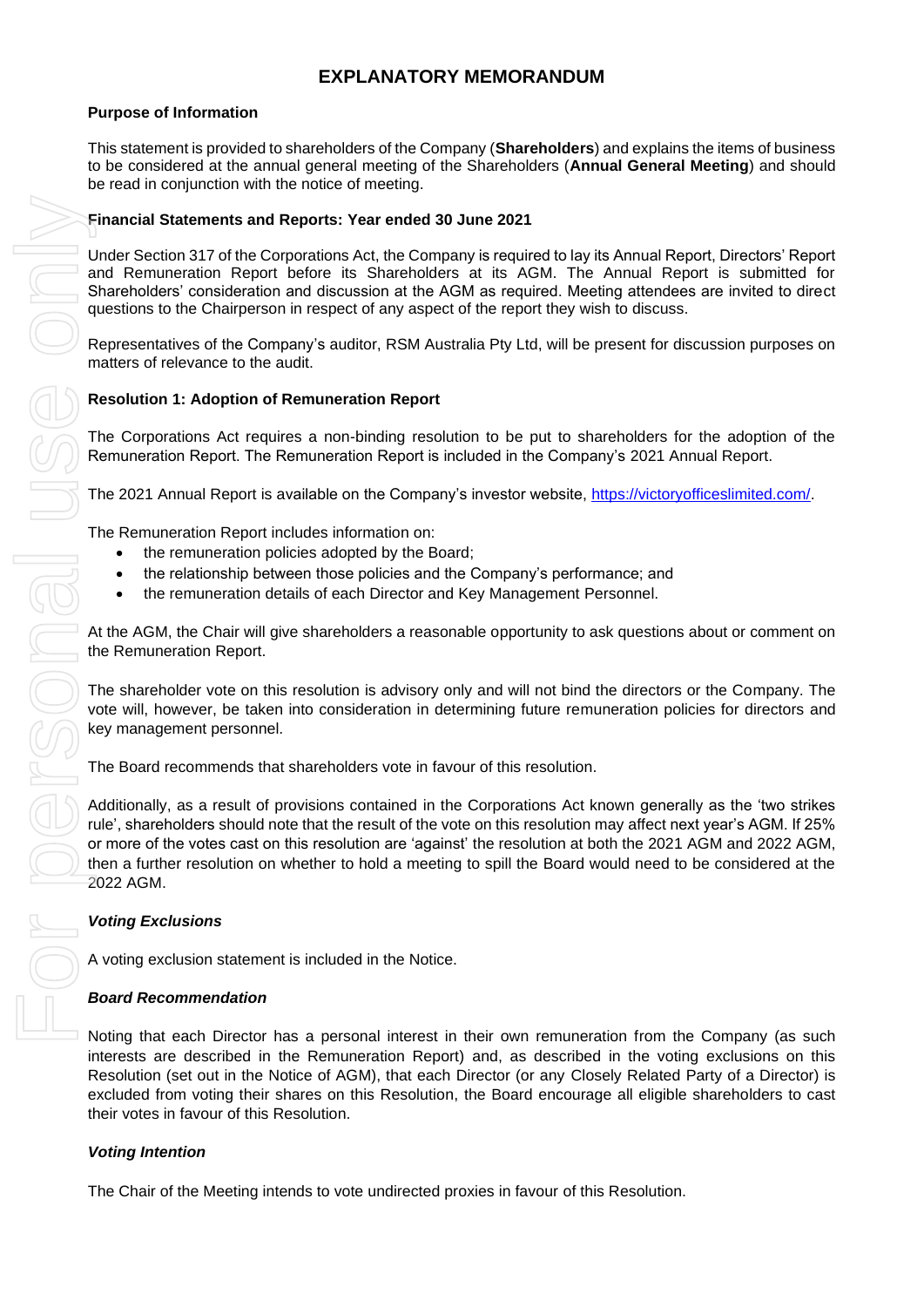# **Resolution 2: Election of Ms Manisha Angirish as a Director of the Company**

In accordance with ASX Listing Rule 14.4 and Clause 61.1 of the Company's Constitution, Ms Manisha Angirish offers herself for election as a Director of the Company. Ms Angirish was appointed to the Board of the Company on 11 February 2021.

Resolution 2 provides for the election of Ms Manisha Angirish as an Executive Director of the Company in accordance with the Company's Constitution.

Ms Angirish is the co-founder of the business and brings 13 years' experience in the senior management team as the current Chief Operating Officer and Co-Chief Executive Officer of the Company. Manisha has made significant contribution to the growth of the business to date and provides additional leadership resources and forms part the Company's succession planning.

In her role as COO, Ms Angirish has led the development and execution of the Company's key operational controls, procedures and systems, ensuring all Victory Offices locations meet and exceed expectations of the 6-star brand and retaining its position as industry leader.

# *Voting Exclusion*

There are no voting exclusions on this Resolution.

### *Board Recommendation*

The Board (with Ms Angirish abstaining) recommends Shareholders vote in favour of this Resolution.

### *Voting Intention*

The Chair of the Meeting intends to vote undirected proxies in favour of this Resolution.

#### **Resolution 3: Election of Ms Kelly Anne Humphreys as a Director of the Company**

In accordance with ASX Listing Rule 14.4 and Clause 61.1 of the Company's Constitution, Ms Kelly Humphreys offers herself for election as a Director of the Company. Ms Humphreys was appointed to the Board of the Company on 1 December 2021 and also serves as Chair of the Audit Committee.

Resolution 3 provides for the election of Ms Kelly Humphreys as a Non-Executive Director of the Company in accordance with the Company's Constitution.

Ms Humphreys is an established financial services professional with existing Board and committee roles spanning diverse sectors including financial services, health, regulation and education. She is currently a Non-Executive director on ASX listed Raiz Invest Limited (ASX:RZI) and the NSX Limited (ASX:NSX). She is also a Non-Executive director of Latrobe Private Health and the Accident Compensation Conciliation Service and a Commissioner of the Victorian Building Authority.

Ms Humphreys holds a Master of Management, a Diploma in Financial Services and is also a graduate member of the Australian Institute of Company Directors.

### *Voting Exclusion*

There are no voting exclusions on this Resolution.

#### *Board Recommendation*

The Board (with Ms Humphreys abstaining) recommends Shareholders vote in favour of this Resolution.

### *Voting Intention*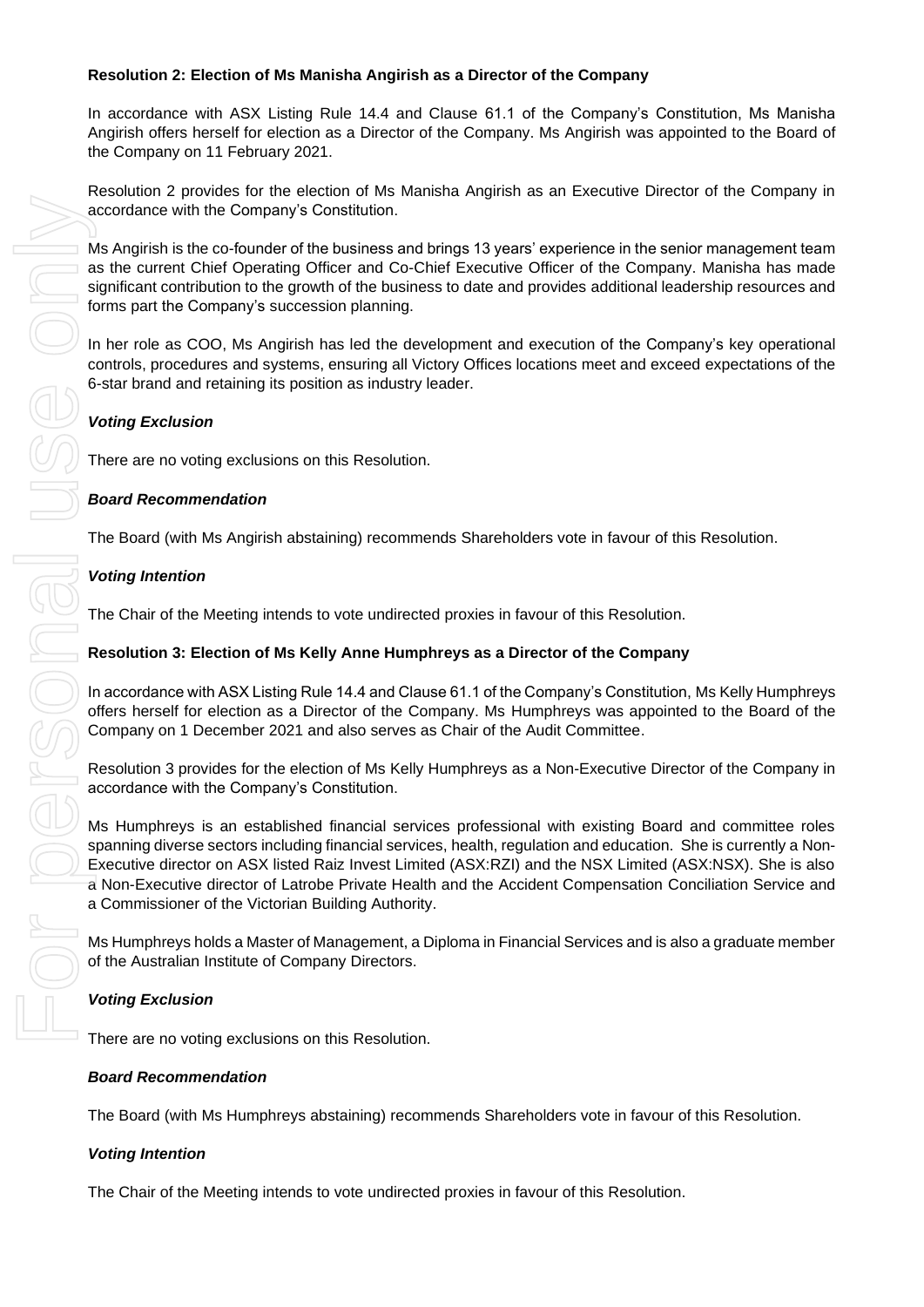## **Resolution 4: Re-Election of Mr Alan Jones as a Director of the Company**

In accordance with Clause 63.1 of the Company's Constitution, Mr Alan Jones will retire by rotation from the Board and, being eligible, has offered himself for re-election.

Mr Jones was appointed a Director of Victory Offices Limited on 25 October 2017 and is Chair of the HR & Remuneration Committee and a member of the Audit Committee.

Mr Jones has over 35 years' experience in various management roles within the public and private sector. Alan has a strong understanding of capital and facilities management and experience in high performing team environments. Mr Jones is currently the Managing Director of AML Advisory, a Melbourne based advisory established in 2003, delivering capital project equipment support and commercial services. Mr Jones has also held senior roles on committees and boards with not-for-profit organisations. Alan's commercial career follows an extensive career serving with the Australian Defence Force specialising in operational and strategic logistical support. He holds graduate and post graduate qualifications in logistics, asset management, administration and strategic studies. Mr Jones has over 35 years' experience in various management roles within the public Alah has a strong understanding of capital and facilities management and experience in the Meeting intends of the Meeting of the Meeting

# *Voting Exclusion*

There are no voting exclusions on this Resolution.

### *Board Recommendation*

The Board (with Mr Jones abstaining) recommends that Shareholders vote in favour of this Resolution.

### *Voting Intention*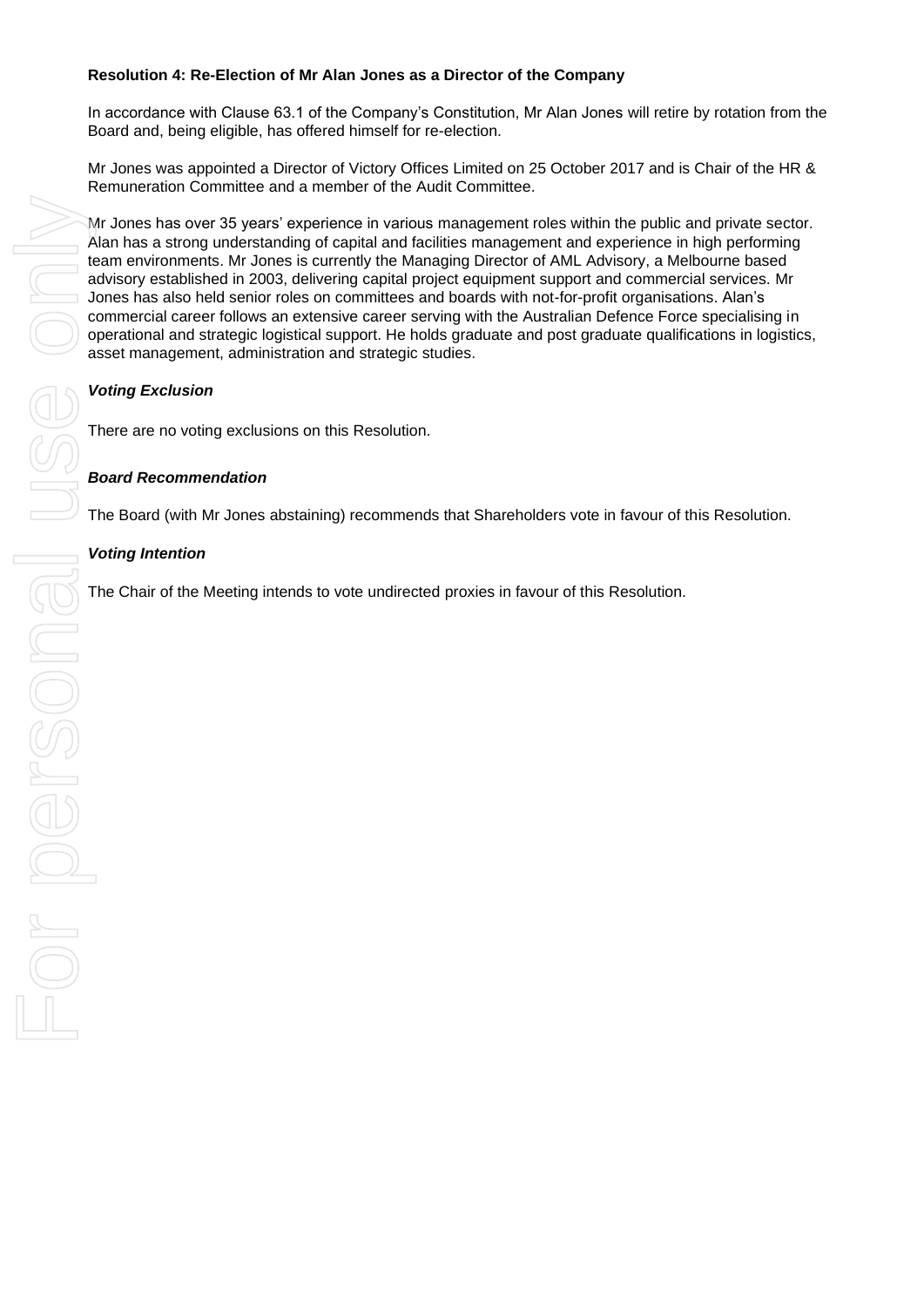## **GLOSSARY**

The following terms have the following meanings in this Explanatory Statement:

"**\$**" means Australian Dollars;

"**ASX**" means ASX Limited ABN 76 616 150 022 or the Australian Securities Exchange, as the context requires;

"**AEDT**" means Australian Eastern Daylight Time.

"**Board**" means the Directors acting as the board of Directors of the Company or a committee appointed by such board of Directors;

"**Chairman**" means the person appointed to chair the Meeting of the Company convened by the Notice;

"**Closely Related Party**" a member of the Key Management Personnel means:

- (a) a spouse or child of the member;
- (b) a child of the member's spouse;
- (c) a dependent of the member or the member's spouse;
- (d) anyone else who is one of the member's family and may be expected to influence the member, or be influenced by the member, in the member's dealing with the entity;
- (e) a company the member controls; or
- (f) a person prescribed by the Corporations Regulations 2001 (Cth).

"**Company**" means Victory Offices Limited ACN 616 150 022;

"**Constitution**" means the Company's Constitution;

"**Corporations Act**" means the Corporations Act 2001 (Cth);

"**Director**" means a Director of the Company;

"**Explanatory Statement**" means the explanatory statement which forms part of this Notice;

"**Key Management Personnel**" means those persons details of whose remuneration are included in the Remuneration Report having the authority and responsibility for planning, directing and controlling the activities of the Company, directly or indirectly, including any Director (executive or otherwise), as defined in the Corporations Act.

"**Listing Rules**" means the official listing rules of ASX.

"**Meeting**" has the meaning given in the introductory paragraph of the Notice.

"**Notice**" means this Notice of Meeting including the Explanatory Statement;

"**Proxy Form**" means the proxy form attached to the Notice;

"**Resolution**" means a resolution referred to in the Notice;

"**Remuneration Report**" means the remuneration report set out in the Director's report section of the Company's annual financial report for the year ended 30 June 2021.

"**Section**" means a section of the Explanatory Statement;

"**Share**" means a fully paid ordinary share in the capital of the Company;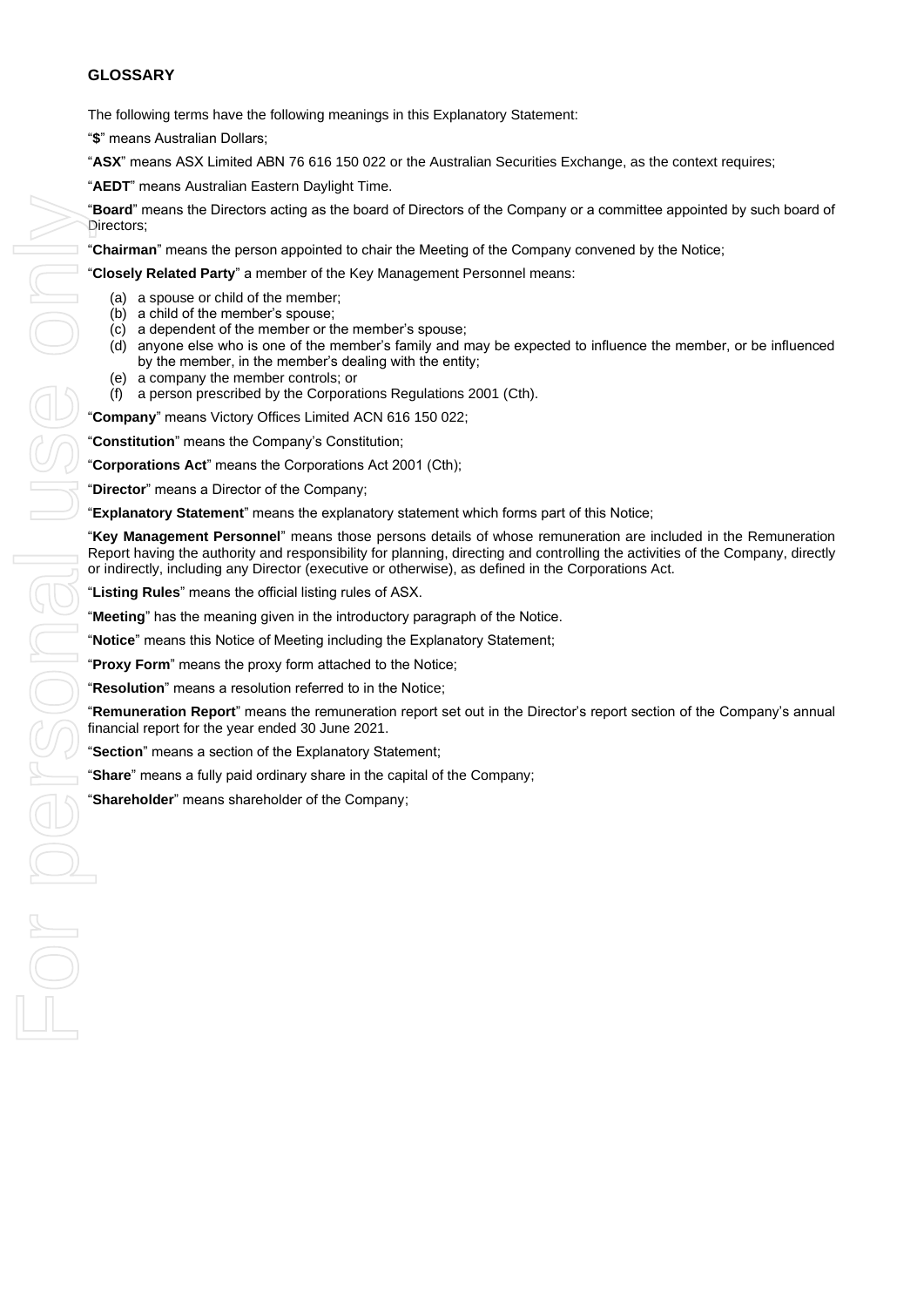

|   | <b>LODGE YOUR VOTE</b>                                                                                                                                                                     |
|---|--------------------------------------------------------------------------------------------------------------------------------------------------------------------------------------------|
| ⋿ | <b>ONLINE</b><br>www.linkmarketservices.com.au                                                                                                                                             |
|   | <b>BY MAIL</b><br><b>Victory Offices Limited</b><br>C/- Link Market Services Limited<br>Locked Bag A14<br>Sydney South NSW 1235 Australia                                                  |
| 昌 | <b>BY FAX</b><br>$+61292870309$                                                                                                                                                            |
| Ť | <b>RY HAND</b><br><b>Link Market Services Limited</b><br>Parramatta Square, Level 22, Tower 6,<br>10 Darcy Street, Parramatta NSW 2150; or<br>Level 12, 680 George Street, Sydney NSW 2000 |
|   | <b>ALL ENQUIRIES TO</b><br>Telephone: 1300 554 474<br>Overseas: +61 1300 554 474                                                                                                           |
|   |                                                                                                                                                                                            |

**X99999999999**

Name

Email

# PROXY FORM

I/We being a member(s) of Victory Offices Limited and entitled to participate in and vote hereby appoint:

# APPOINT A PROXY

the Chairman of the Meeting (mark box) OR if you are NOT appointing the Chairman of the Meeting as your proxy, please write the name and email of the person or body corporate you are appointing as your proxy. An email will be sent to your appointed proxy with details on how to access the virtual meeting.

or failing the person or body corporate named, or if no person or body corporate is named, the Chairman of the Meeting, as my/our proxy to act on my/our behalf (including to vote in accordance with the following directions or, if no directions have been given and to the extent permitted by the law, as the proxy sees fit) at the Annual General Meeting of the Company to be held at **10:00am (AEDT) on Friday, 28 January 2022** (the **Meeting**) and at any postponement or adjournment of the Meeting.

The Meeting will be conducted as a virtual meeting and you can participate by logging in online at

https://us02web.zoom.us/meeting/register/tZctduytpjsjGNPm7x17wr6HO\_OIIVVcNtY1 (refer to details in the Notice of Meeting).

Important for Resolution 1: If the Chairman of the Meeting is your proxy, either by appointment or by default, and you have not indicated your voting intention below, you expressly authorise the Chairman of the Meeting to exercise the proxy in respect of Resolution 1, even though the Resolution is connected directly or indirectly with the remuneration of a member of the Company's Key Management Personnel (KMP).

The Chairman of the Meeting intends to vote undirected proxies in favour of each item of business.

# VOTING DIRECTIONS

Proxies will only be valid and accepted by the Company if they are signed and received no later than 48 hours before the Meeting. Please read the voting instructions overleaf before marking any boxes with an  $\boxtimes$ 

#### **Resolutions**

STEP 1

For personal use only

KO MOGO M

Onde

|                                                                                                                                                                                                                              |                                                                           | <b>FUI</b> | Aydilist Abstalli |  |
|------------------------------------------------------------------------------------------------------------------------------------------------------------------------------------------------------------------------------|---------------------------------------------------------------------------|------------|-------------------|--|
|                                                                                                                                                                                                                              | <b>1</b> Adoption of Remuneration Report                                  |            |                   |  |
|                                                                                                                                                                                                                              | <b>2</b> Election of Ms Manisha Angirish as a Director of the Company     |            |                   |  |
|                                                                                                                                                                                                                              | <b>3</b> Election of Ms Kelly Anne Humphreys as a Director of the Company |            |                   |  |
|                                                                                                                                                                                                                              | <b>4</b> Re-Election of Mr Alan Jones as a Director of the Company        |            |                   |  |
| * If you mark the Abstain box for a particular Item, you are directing your proxy not to vote on your behalf on a poll and your votes will not be counted<br>$ \mathbb{G} $<br>in computing the required majority on a poll. |                                                                           |            |                   |  |

# SIGNATURE OF SHAREHOLDERS – THIS MUST BE COMPLETED

STEP 3

STEP 2

Shareholder 1 (Individual) Joint Shareholder 2 (Individual) Joint Shareholder 3 (Individual)

Sole Director and Sole Company Secretary Director/Company Secretary (Delete one) Director

This form should be signed by the shareholder. If a joint holding, either shareholder may sign. If signed by the shareholder's attorney, the power of attorney must have been previously noted by the registry or a certified copy attached to this form. If executed by a company, the form must be executed in accordance with the company's constitution and the *Corporations Act 2001* (Cth).



For Against Abstain\*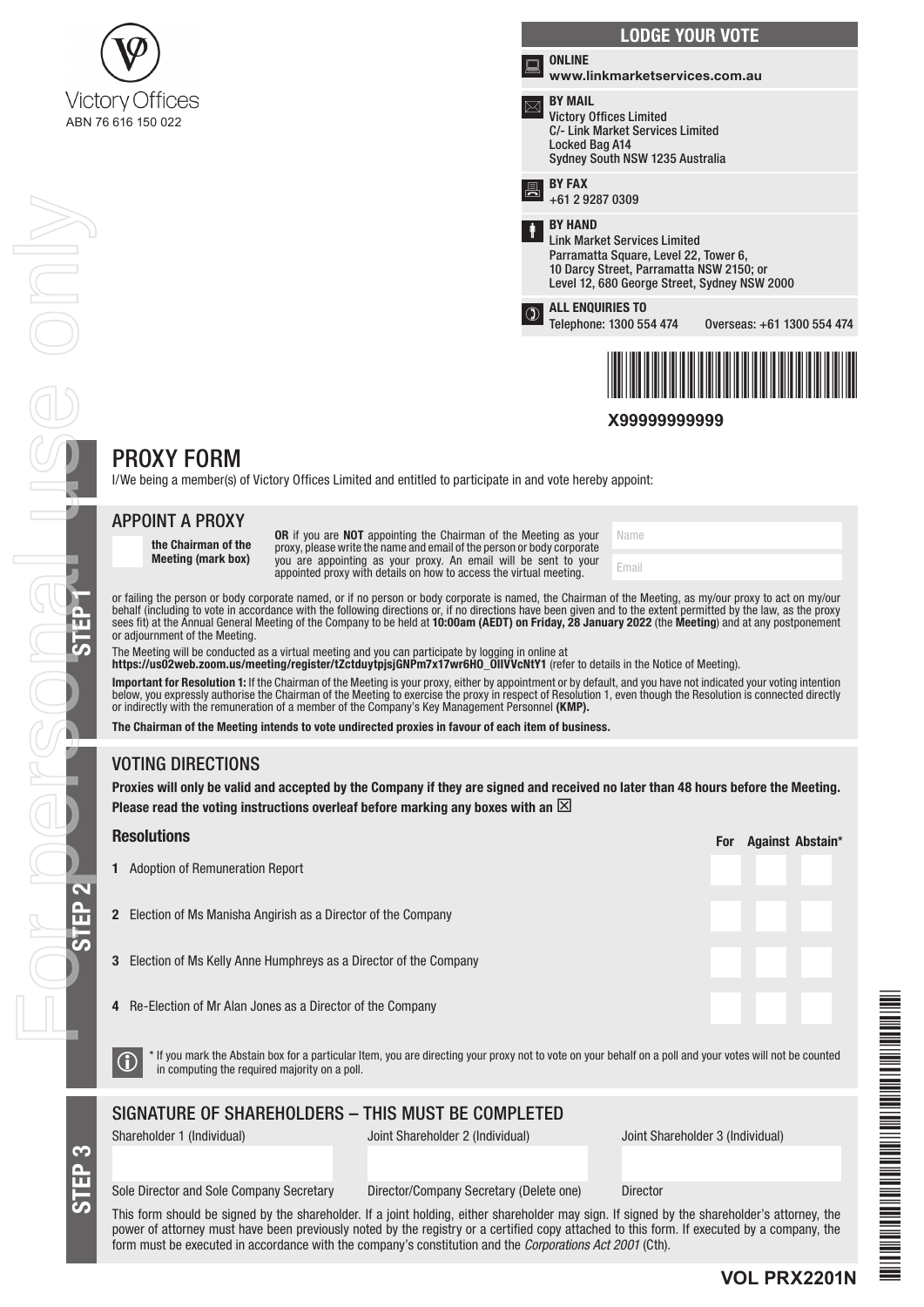#### YOUR NAME AND ADDRESS

This is your name and address as it appears on the Company's share register. If this information is incorrect, please make the correction on the form. Shareholders sponsored by a broker should advise their broker of any changes. Please note: you cannot change ownership of your shares using this form.

#### APPOINTMENT OF PROXY

If you wish to appoint the Chairman of the Meeting as your proxy, mark the box in Step 1. If you wish to appoint someone other than the Chairman of the Meeting as your proxy, please write the name of that individual or body corporate in Step 1. A proxy need not be a shareholder of the Company.

#### DEFAULT TO CHAIRMAN OF THE MEETING

Any directed proxies that are not voted on a poll at the Meeting will default to the Chairman of the Meeting, who is required to vote those proxies as directed. Any undirected proxies that default to the Chairman of the Meeting will be voted according to the instructions set out in this Proxy Form, including where the Resolution is connected directly or indirectly with the remuneration of KMP.

#### VOTES ON ITEMS OF BUSINESS – PROXY APPOINTMENT

You may direct your proxy how to vote by placing a mark in one of the boxes opposite each item of business. All your shares will be voted in accordance with such a direction unless you indicate only a portion of voting rights are to be voted on any item by inserting the percentage or number of shares you wish to vote in the appropriate box or boxes. If you do not mark any of the boxes on the items of business, your proxy may vote as he or she chooses. If you mark more than one box on an item your vote on that item will be invalid. For the body<br>
of the body<br>
of the body<br>
of the body<br>
of the body<br>
of the direct<br>
of the direct<br>
May dio the direct<br>
Metic<br>
Form, with t<br>
VOTE<br>
Vou in the saccer<br>
voiting<br>
cours<br>
correct<br>
of the Medditi<br>
saccer<br>
of the Madd

### APPOINTMENT OF A SECOND PROXY

You are entitled to appoint up to two persons as proxies to participate in the Meeting and vote on a poll. If you wish to appoint a second proxy, an additional Proxy Form may be obtained by telephoning the Company's share registry or you may copy this form and return them both together.

To appoint a second proxy you must:

(a) on each of the first Proxy Form and the second Proxy Form state the percentage of your voting rights or number of shares applicable to that form. If the appointments do not specify the percentage or number of votes that each proxy may exercise, each proxy may exercise half your votes. Fractions of votes will be disregarded; and

(b) return both forms together.

#### SIGNING INSTRUCTIONS

You must sign this form as follows in the spaces provided:

Individual: where the holding is in one name, the holder must sign.

Joint Holding: where the holding is in more than one name, either shareholder may sign.

Power of Attorney: to sign under Power of Attorney, you must lodge the Power of Attorney with the registry. If you have not previously lodged this document for notation, please attach a certified photocopy of the Power of Attorney to this form when you return it.

Companies: where the company has a Sole Director who is also the Sole Company Secretary, this form must be signed by that person. If the company (pursuant to section 204A of the *Corporations Act 2001*) does not have a Company Secretary, a Sole Director can also sign alone. Otherwise this form must be signed by a Director jointly with either another Director or a Company Secretary. Please indicate the office held by signing in the appropriate place.

#### CORPORATE REPRESENTATIVES

If a representative of the corporation is to attend the Meeting virtually the appropriate "Certificate of Appointment of Corporate Representative" must be received at registrars@linkmarketservices.com.au prior to admission in accordance with the Notice of Annual General Meeting. A form of the certificate may be obtained from the Company's share registry or online at www.linkmarketservices.com.au.

#### LODGEMENT OF A PROXY FORM

This Proxy Form (and any Power of Attorney under which it is signed) must be received at an address given below by 10:00am (AEDT) on Wednesday, 26 January 2022, being not later than 48 hours before the commencement of the Meeting. Any Proxy Form received after that time will not be valid for the scheduled Meeting.

Proxy Forms may be lodged using the reply paid envelope or:

# **Q** ONLINE

#### www.linkmarketservices.com.au

Login to the Link website using the holding details as shown on the Proxy Form. Select 'Voting' and follow the prompts to lodge your vote. To use the online lodgement facility, shareholders will need their "Holder Identifier" - Securityholder Reference Number (SRN) or Holder Identification Number (HIN).

# $\boxed{\boxtimes}$  BY MAIL

Victory Offices Limited C/- Link Market Services Limited Locked Bag A14 Sydney South NSW 1235 Australia

# **A** BY FAX

+61 2 9287 0309

# **BY HAND**

delivering it to Link Market Services Limited\* Parramatta Square Level 22, Tower 6 10 Darcy Street Parramatta NSW 2150

or

Level 12 680 George Street Sydney NSW 2000

\*During business hours Monday to Friday (9:00am - 5:00pm)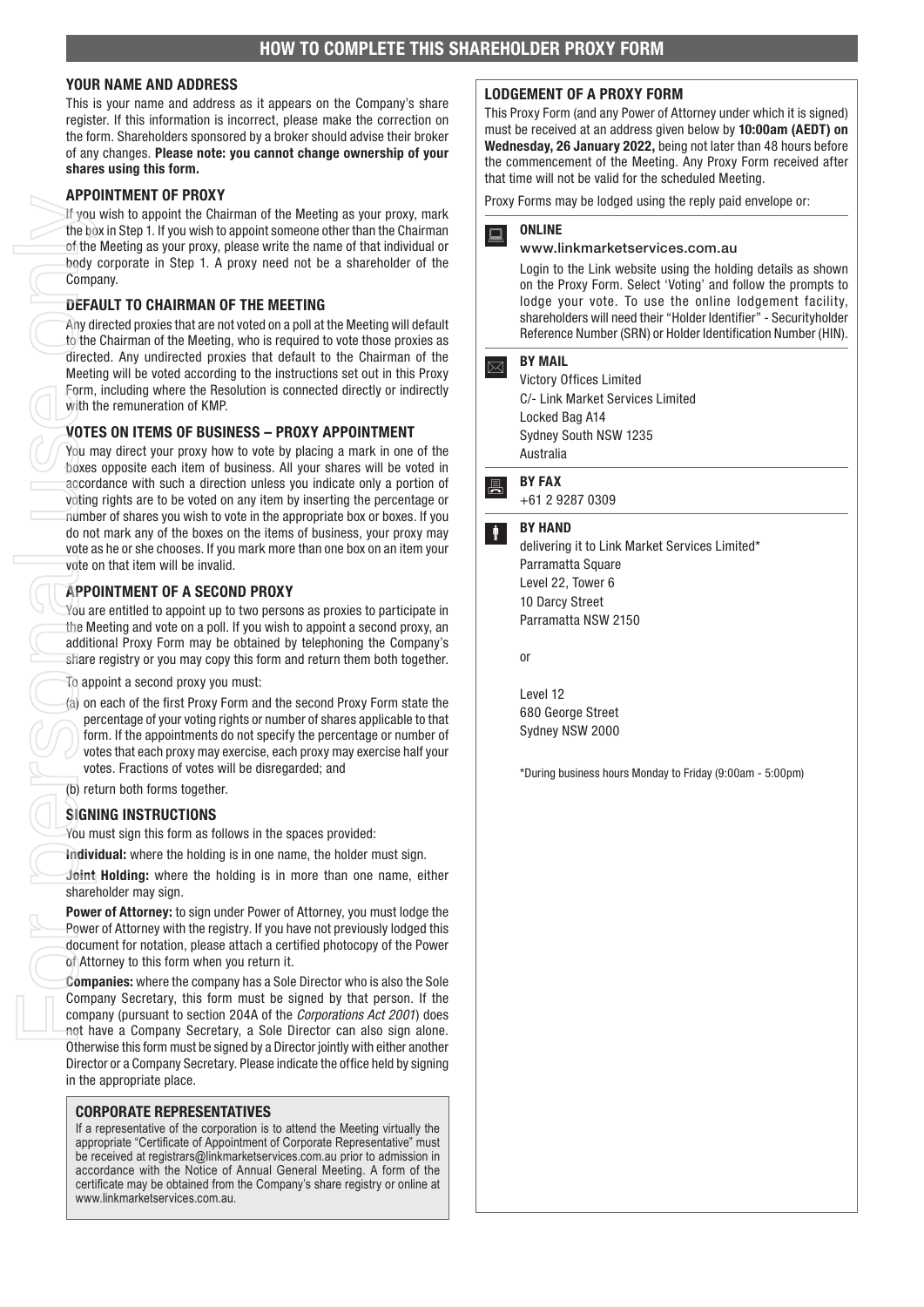

23 December 2021

# **VICTORY OFFICES LIMITED ANNUAL GENERAL MEETING**

Dear Shareholder,

Victory Offices Limited (**ASX: VOL**) (**Company**) is pleased to invite shareholders to attend the Annual General Meeting (**AGM** or **Meeting**) to be held on **Friday, 28 January 2022 at 10:00am (AEDT).**

Due to the ongoing uncertainty and potential health risks created by the COVID-19 pandemic and taking into consideration the actions by governments to address these concerns, we will be hosting a virtual (online) AGM.

### **Notice of Meeting**

The Notice of Meeting (**Notice**) for the AGM is available online at [https://victoryofficeslimited.com/company](https://victoryofficeslimited.com/company-announcements/)[announcements/.](https://victoryofficeslimited.com/company-announcements/) In accordance with the temporary relief measures introduced by the *Treasury Laws Amendment (2021 Measures No.1) Bill 2021*, no hard copies of the Notice of Meeting will be sent by post ahead of the AGM.

This letter provides information to guide shareholders as to how to attend and participate in the AGM. If it becomes necessary to give further updates about the AGM, information will be lodged with the ASX at [www.asx.com.au \(](http://www.asx.com.au/)ASX code: VOL) and posted on our website at [https://victoryofficeslimited.com/company](https://victoryofficeslimited.com/company-announcements/)[announcements/.](https://victoryofficeslimited.com/company-announcements/)

#### **How to attend and participate at the AGM**

Shareholders can attend the AGM online and will be able to view a live webcast of the Meeting, ask questions and cast votes in real time whilst the Meeting is in progress.

#### **Registration is essential.** To register, visit:

[https://us02web.zoom.us/meeting/register/tZctduytpjsjGNPm7x17wr6HO\\_OIIVVcNtY1](https://us02web.zoom.us/meeting/register/tZctduytpjsjGNPm7x17wr6HO_OIIVVcNtY1)

Important note: you will need to provide your details - including your Securityholder Reference Number (SRN) or Holder Identification Number (HIN) - to be verified as a shareholder.

After registering, you will receive a confirmation email containing a link to access the AGM online. Shareholders who intend to join the AGM are requested to do so 15 minutes prior to the start time of the Meeting to avoid any technical difficulties.

#### **How to submit your vote in advance of the AGM**

| By post: | <b>Victory Offices Limited</b>           |
|----------|------------------------------------------|
|          | C/- Link Market Services Limited         |
|          | Locked Bag A14                           |
|          | Sydney South NSW 2000                    |
|          | Australia                                |
| By hand: | <b>Link Market Services Limited</b>      |
|          | Level 12, 680 George Street              |
|          | Sydney NSW 2000                          |
| By fax:  | (02) 9287 0309 (within Australia)        |
|          | +61 2 9287 0309 (from outside Australia) |

**Victory Offices**  Level 2, 420 Collins Street, Melbourne, VIC 3000